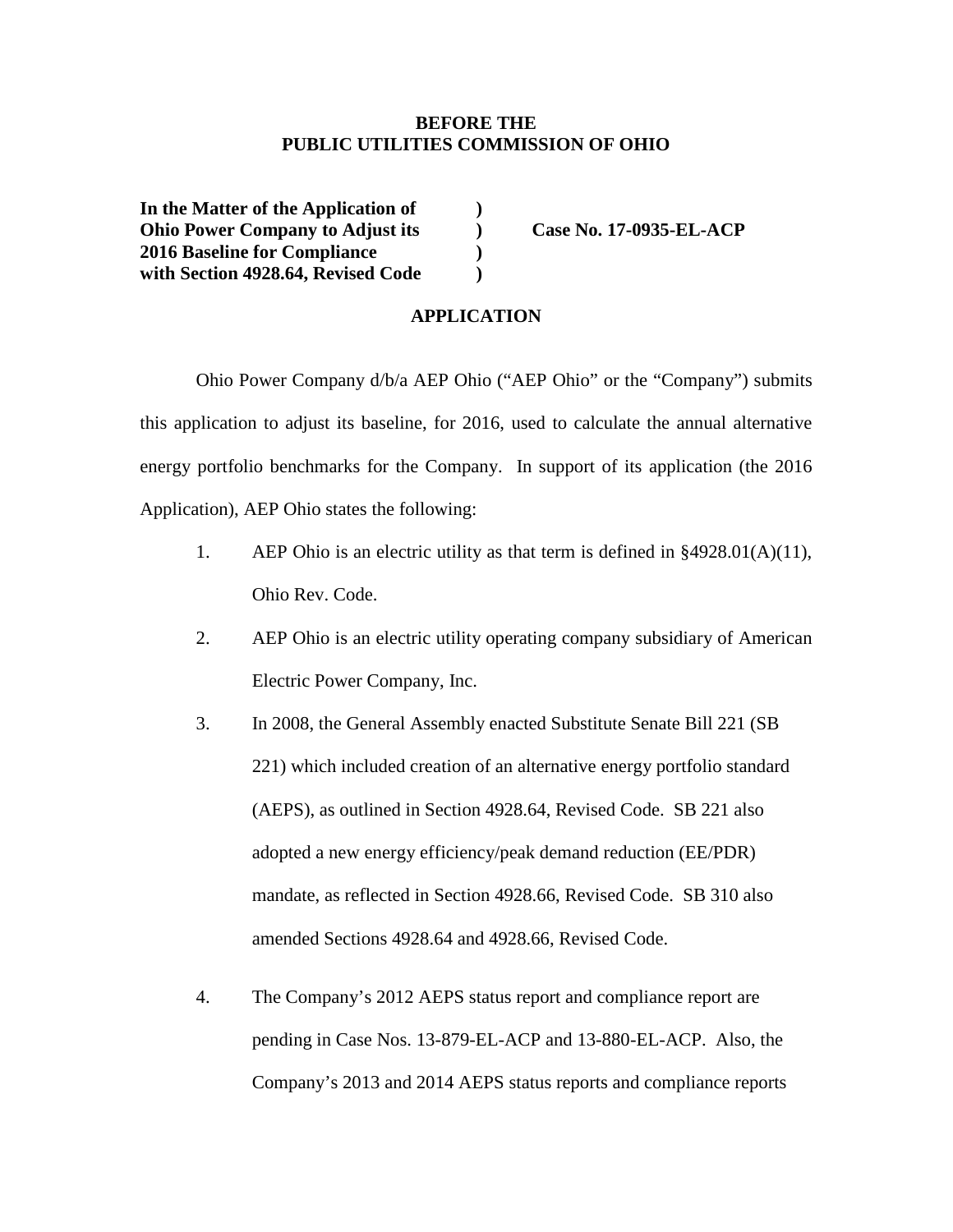are pending in Case Nos. 14-520-EL-ACP and 14-521-EL-ACP and Case Nos. 15-693-EL-ACP and 15-694-EL-ACP, respectively. The Company filed a separate application in Case No. 14-559-EL-ACP to request a ruling regarding the proposed economic development baseline adjustment for 2012 and 2013, which remains pending. On June 4, 2014, Public Utilities Commission of Ohio Staff filed its Findings and Recommendations regarding the 14-559 application. Staff subsequently filed, on June 11, 2014, a correction to their findings. As corrected, Staff recommended that the Company be allowed to adjust its baseline for economic development customers receiving discounts through the Company's EDR (Economic Development Rider). Finally, the Company filed a separate application in Case No. 15-332-EL-ACP to request a ruling regarding the proposed economic development baseline adjustment for 2014, which remains pending.

- 5. The specific baseline adjustment being proposed in the 2016 Application is reflected in Exhibit  $A<sup>1</sup>$  $A<sup>1</sup>$  $A<sup>1</sup>$  attached. The proposed baseline adjustment is appropriate under Section 4928.64 and 4928.66, Revised Code, and is consistent with OAC 4901:1-40-03(C), as further explained below.
- 6. As part of its Application filed in the *ESP I* proceeding (Case No. 08-917- EL-SSO *et al*.), the Company stated that "this application seeks to

 $\overline{\phantom{a}}$ 

<span id="page-1-0"></span><sup>&</sup>lt;sup>1</sup> As permitted by Substitute Senate Bill 310, AEP Ohio has elected to use as its baseline for the 2016 compliance year the actual retail sales rather than using a three-year average approach.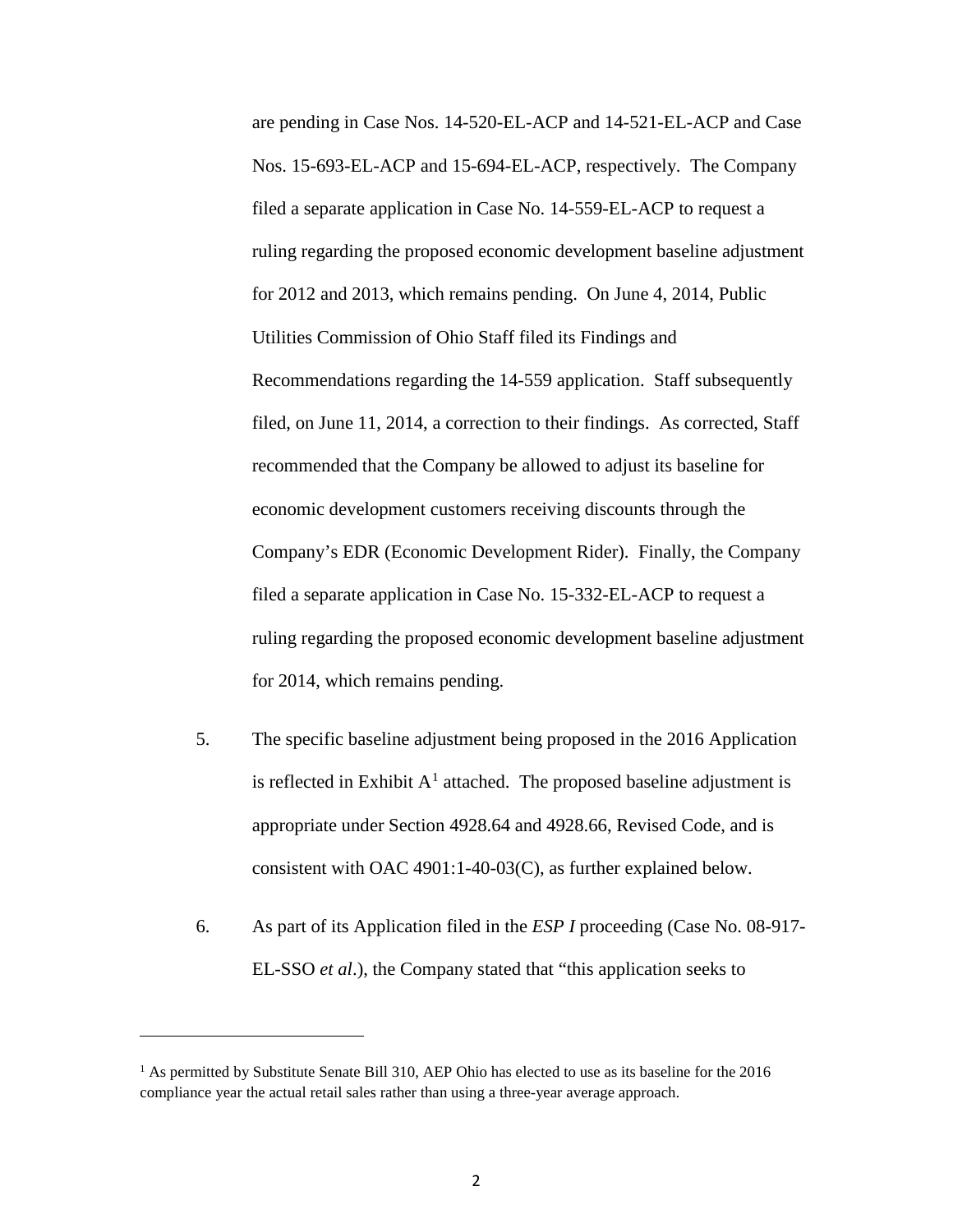establish the 2009 baseline for energy savings by using total normalized retail kilowatt hours sold in 2006, 2007 and 2008, adjusted for new economic growth in the Companies' service territories…. The Companies also propose that the same process they present for establishing the 2009 baselines be used for determining future baselines." *ESP I*, Application at 9-10. Thus, the Company's *ESP I* application specifically sought relief for adjusting both the EE/PDR and AEPS 2009 baselines for new economic growth and affirmatively proposed the same solution for subsequent years.

7. The Opinion and Order noted in the section called "Baselines and Benchmarks" that AEP Ohio proposes "baselines for meeting the benchmarks for statutory compliance … excluding economic development load … The Companies contend that its process is consistent with Sections 4928.64(B) and 4928.66(A)(2)(a), Revised Code." *ESP I*, Opinion and Order at 41-42. This section of the Opinion and Order addressed the baselines for both EE/PDR and AEPS and the Commission explicitly acknowledged that AEP Ohio's request in its Application was for both the EE/PDR and AEPS baselines. AEP Ohio sought clarification arguing that its "approach of adjusting the baseline for economic development load growth is consistent with §4928.64(B), Ohio Rev. Code, for alternative energy resources and §4928.66(A) (2) (a), Ohio Rev. Code, with respect to energy efficiency and peak demand reduction programs. In its July 23, 2009 Entry on Rehearing in *ESP I*, the Commission again referenced both the EE/PDR statute and the AEPS statute in a section entitled "Baselines

3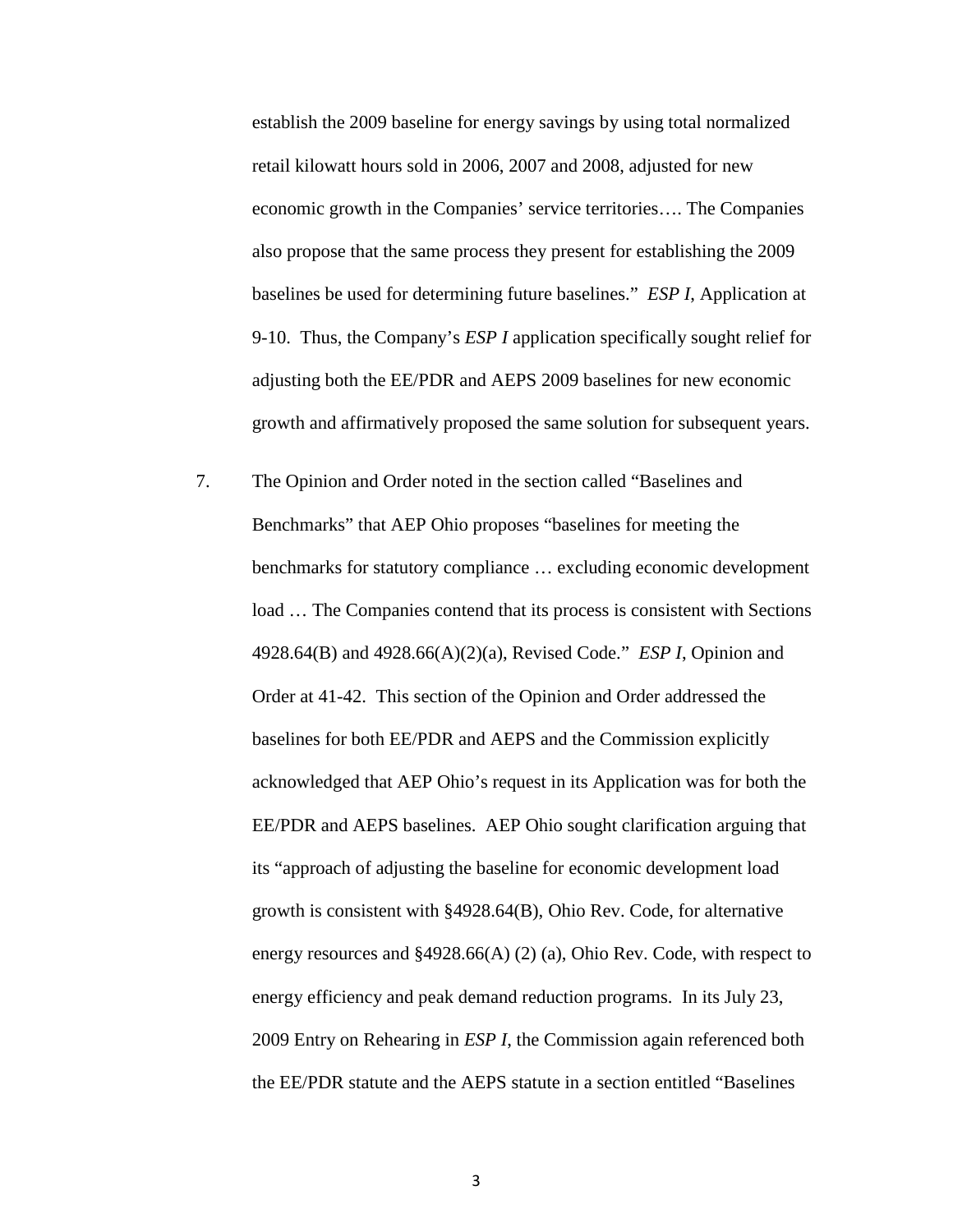and Benchmarks." While some of the text refers to the "EE baseline," the Commission reinforced its original decision and included multiple references to both Section 4928.64 and 4928.66. *ESP I*, Entry on Rehearing at 27-28.

- 8. In Case Nos. 10-486-EL-ACP and 10-487-EL-ACP, the Commission modified a Stipulation between Staff and AEP Ohio regarding 2009 AEPS compliance and determined that the *ESP I* decision's approval of the economic development load baseline adjustment should only be automatically extended through the term of *ESP I* (*i.e*., 2009-2011). AEP Ohio filed an application for rehearing asking, among other things, that the Commission clarify that AEP Ohio may still file a separate application requesting a reduced baseline after the expiration of the Company's *ESP I* term, pursuant to Rule 4901: 1-40(B)(3), O.A.C. Rule 4901:1-40(B)(3). Unfortunately, the Commission did not issue an entry on rehearing to address AEP Ohio's request for clarification regarding compliance.
- 9. The Commission has approved the Company's same baseline calculation methodology for AEP Ohio's 2012-2014 EE/PDR Action Plan, which extends well beyond the term of the ESP I. *In the Matter of the Application of Ohio Power Company for Approval of its Program Portfolio Plan and Request for Expedited Consideration*, Case Nos. 11- 5568-EL-POR *et al.*, Opinion and Order (March 21, 2012).

4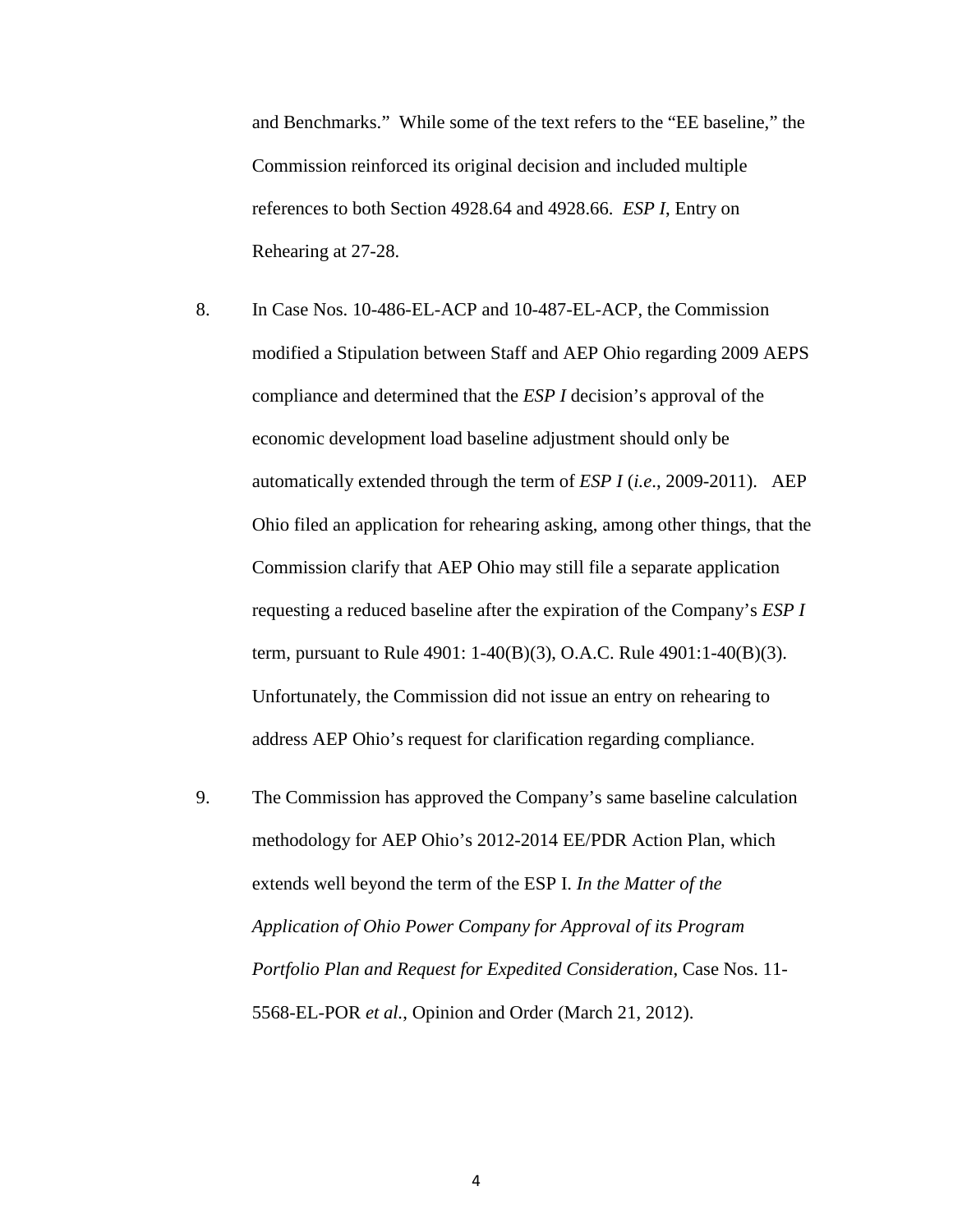- 10. AEP Ohio submits that there is no substantive or logical distinction to be made as between the EE/PDR baseline and the AEPS baseline. Both the AEPS and EE/PDR mandates became effective with calendar year 2009 and involve calculations of annual benchmark requirements based on the average retail sales from the preceding three years. See R.C. 4928.64(B);  $4928.66(A)(2)(a)$ . Both the AEPS and EE/PDR mandates identically allow the Commission to reduce the baseline (and thus reduce the benchmark requirement) for "new economic growth." *Id*. The Commission's rules, which were not effective until December of 2009, acknowledge the Commission's ability to adjust the compliance baselines for new economic growth, simultaneously adopting parallel provisions for the EE/PDR and AEPS requirements. OAC 4901:1-39-05(B) and OAC 4901:1-40-03(B)(3). AEP Ohio submits that the same rationale for excluding new economic growth load applies to both the EE/PDR and AEPS without distinction. Both statutes contain the same baseline adjustment concept and both promote the obvious goal of avoiding adverse "side effects" of promoting economic development in Ohio. Otherwise, a utility would have a disincentive for attracting new economic development in Ohio if it would result in more burdensome and costly mandates for EE/PDR and AEPS.
- 11. AEP Ohio also submits that economic development is beneficial for the State of Ohio and therefore believes that reducing the baseline for the portion of the load with an economic development rider benefits the

5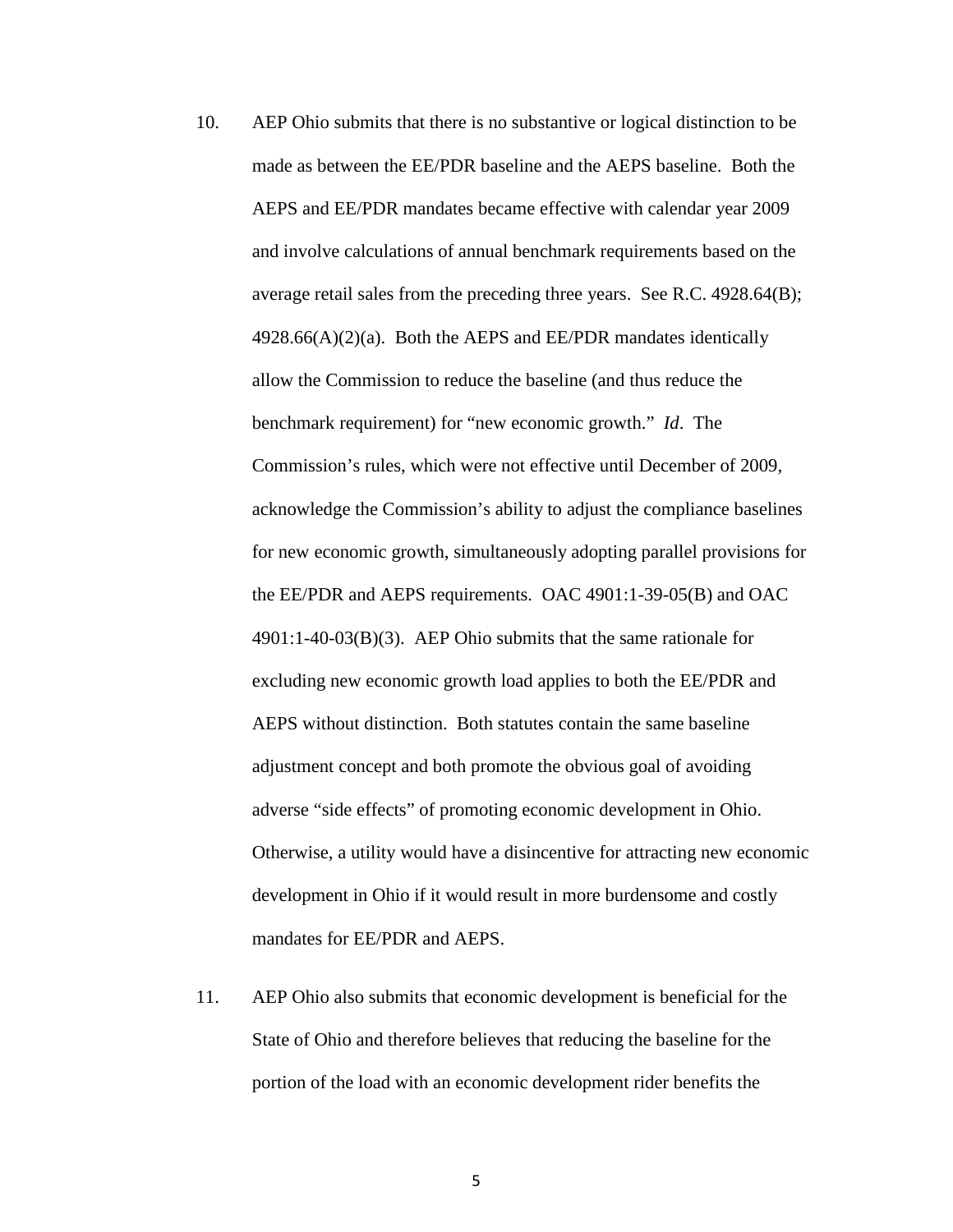public. In approving rate discounts for certain customers under R.C. 4905.31 based on economic development considerations, the Commission has already determined that such discounts attract and retain new load growth that promotes the public interest and advances the economic development of the State of Ohio. AEP Ohio's EE/PDR baselines and its AEPS baselines for 2009 through 2015 have been filed using substantially the same set of economic development criteria, which currently tracks with the load associated with the discounts recovered from all customers through the Company's Economic Development Rider (EDR).

12. Finally, approving AEP Ohio's requested baseline adjustment in the 2016 Application will reduce projected compliance costs and save customers money, as reflected in Exhibit B attached to this Application.

WHEREFORE, Based on the information and exhibits submitted with this filing, the Commission should approve the Company's 2016 Application, the Commission should confirm that the adjusted AEPS baseline used by the Company in its 2016 compliance report is consistent with, and approved under, the governing statute, R.C. 4928.64(B). In order to reduce uncertainty and help the Company more effectively manage its compliance obligations, AEP Ohio requests an expedited ruling on this application.

Respectfully submitted,

/s/ Steven T. Nourse

Steven T. Nourse American Electric Power Service Corporation 1 Riverside Plaza, 29th Floor Columbus, Ohio 43215 Telephone: (614) 716-1608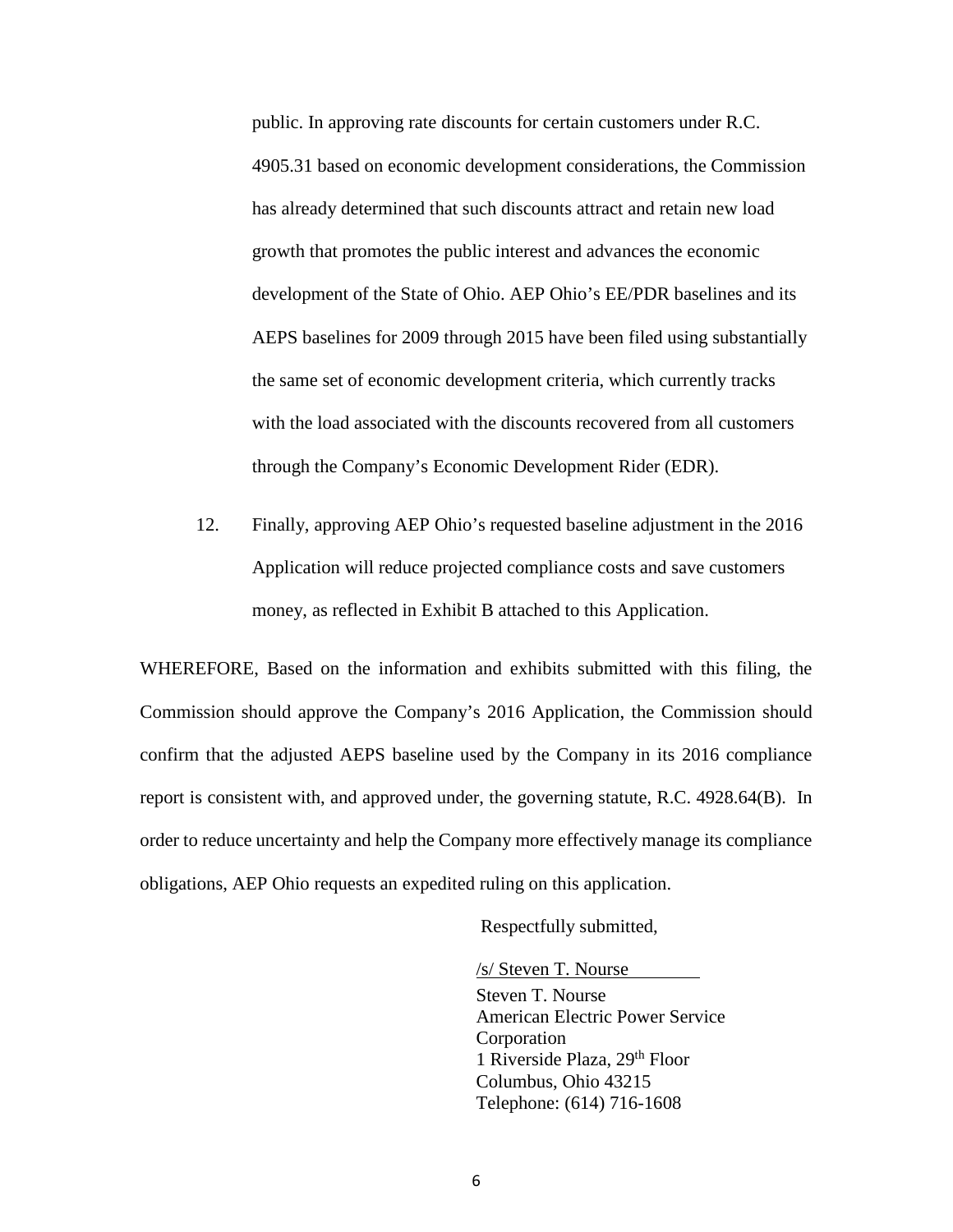Fax: (614) 716-2950 Email: [stnourse@aep.com](mailto:stnourse@aep.com)

Counsel for Ohio Power Company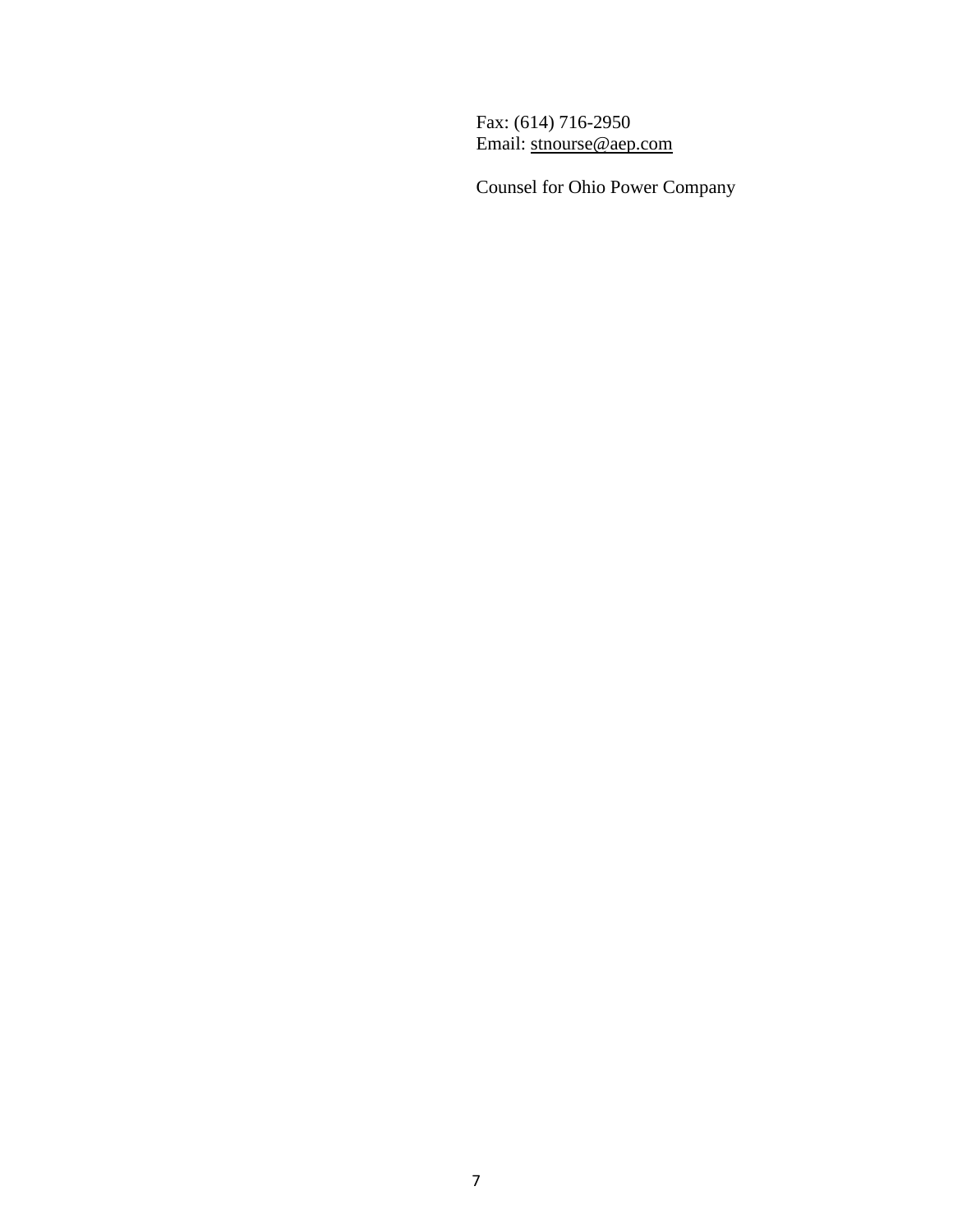# **Ohio Power Company Renewable Energy Benchmarks for 2016**

### **Table 1: Solar**

| <b>Solar - Ohio Power</b>       |                                             |                                       |                             |  |                                 |                                |  |  |  |
|---------------------------------|---------------------------------------------|---------------------------------------|-----------------------------|--|---------------------------------|--------------------------------|--|--|--|
| (all units in MWh unless noted) |                                             |                                       |                             |  |                                 |                                |  |  |  |
| Year                            | <b>Actual Retail</b><br>Sales<br>(SSO Load) | Adjustments<br>for Economic<br>Growth | Adjusted<br><b>Baseline</b> |  | Year-<br>end<br>Solar<br>Target | Year-end<br>Solar<br>Benchmark |  |  |  |
| 2016                            | 12,395,836                                  | (1,662,170)                           | 10,733,666                  |  | 0.12%                           | 12,880                         |  |  |  |

### **Table 2: Non-Solar**

| <b>Non-Solar - Ohio Power</b>   |                                                    |                                       |                             |  |                                         |                                           |  |  |
|---------------------------------|----------------------------------------------------|---------------------------------------|-----------------------------|--|-----------------------------------------|-------------------------------------------|--|--|
| (all units in MWh unless noted) |                                                    |                                       |                             |  |                                         |                                           |  |  |
| Year                            | <b>Actual Retail</b><br><b>Sales</b><br>(SSO Load) | Adjustments<br>for Economic<br>Growth | Adjusted<br><b>Baseline</b> |  | Year-<br>end<br>Non-<br>Solar<br>Target | Year-end<br>Non-Solar<br><b>Benchmark</b> |  |  |
| 2016                            | 12,395,836                                         | (1,662,170)                           | 10,733,666                  |  | 2.38%                                   | 255,461                                   |  |  |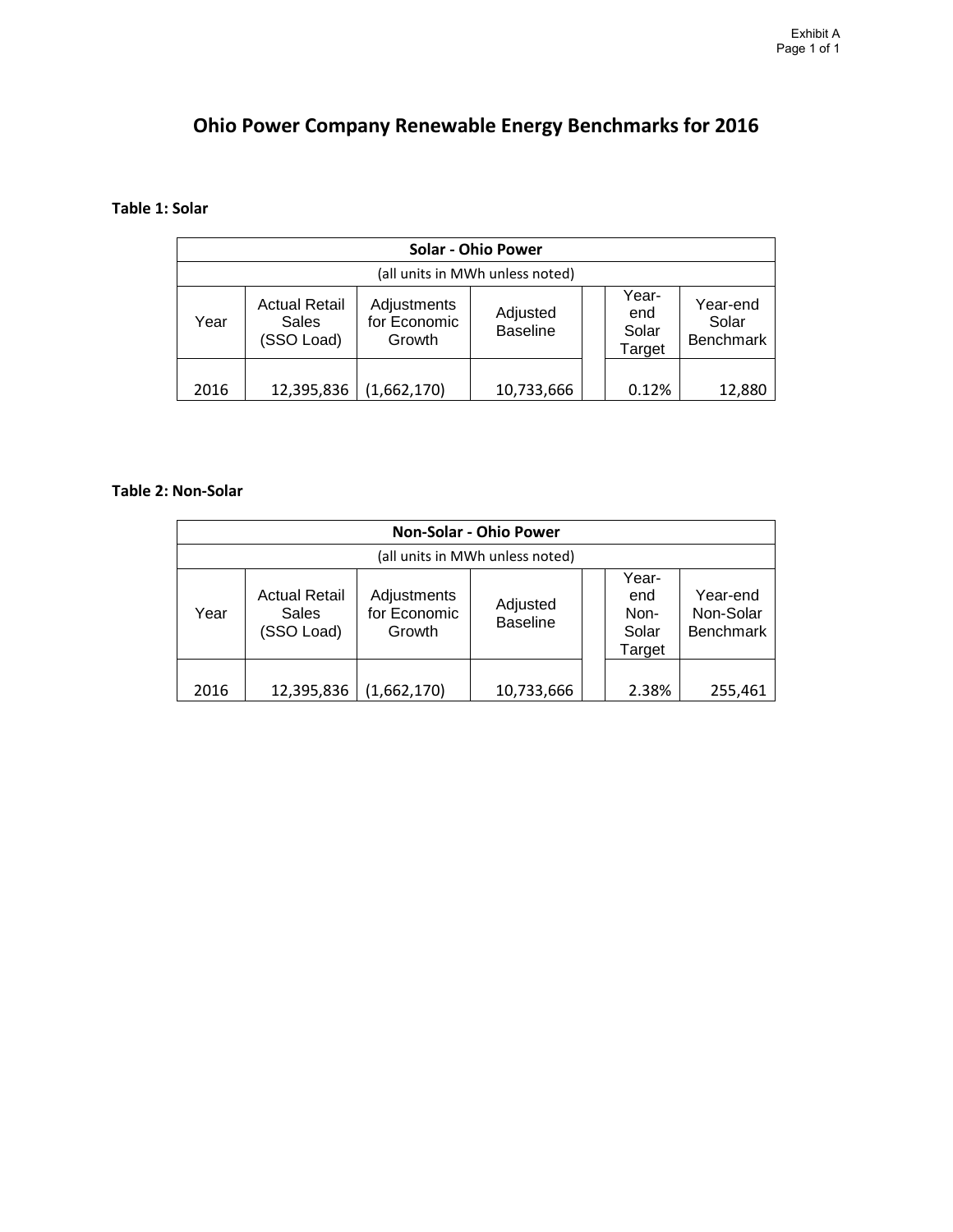| Ohio Power Company Renewable Compliance Costs (2016) |    |                     |  |                    |  |    |                 |  |  |
|------------------------------------------------------|----|---------------------|--|--------------------|--|----|-----------------|--|--|
|                                                      |    |                     |  |                    |  |    |                 |  |  |
|                                                      |    | Unadjusted          |  |                    |  |    |                 |  |  |
|                                                      |    | <b>Baseline SSO</b> |  | less: Economic     |  |    | Adjusted        |  |  |
|                                                      |    | Sales               |  | Development        |  |    | <b>Baseline</b> |  |  |
|                                                      |    |                     |  |                    |  |    |                 |  |  |
| 2016 Compliance Baseline (MWh)                       |    | 13,832,384          |  | (1,662,170)        |  |    | 12,170,214      |  |  |
|                                                      |    |                     |  |                    |  |    |                 |  |  |
| 2016 Benchmark - 3.5% (MWh)                          |    | 484,133             |  | (58,176)           |  |    | 425,957         |  |  |
| x                                                    |    |                     |  |                    |  |    |                 |  |  |
| (Est) Weighted REC Cost 2016                         | \$ | 50.87               |  | \$<br>50.87        |  | \$ | 50.87           |  |  |
|                                                      |    |                     |  |                    |  |    |                 |  |  |
| Compliance Cost                                      | S  | 24,627,176          |  | \$.<br>(2,959,327) |  | Ś. | 21,667,849      |  |  |

# **Ohio Power Company Renewable Compliance Costs for 2016**